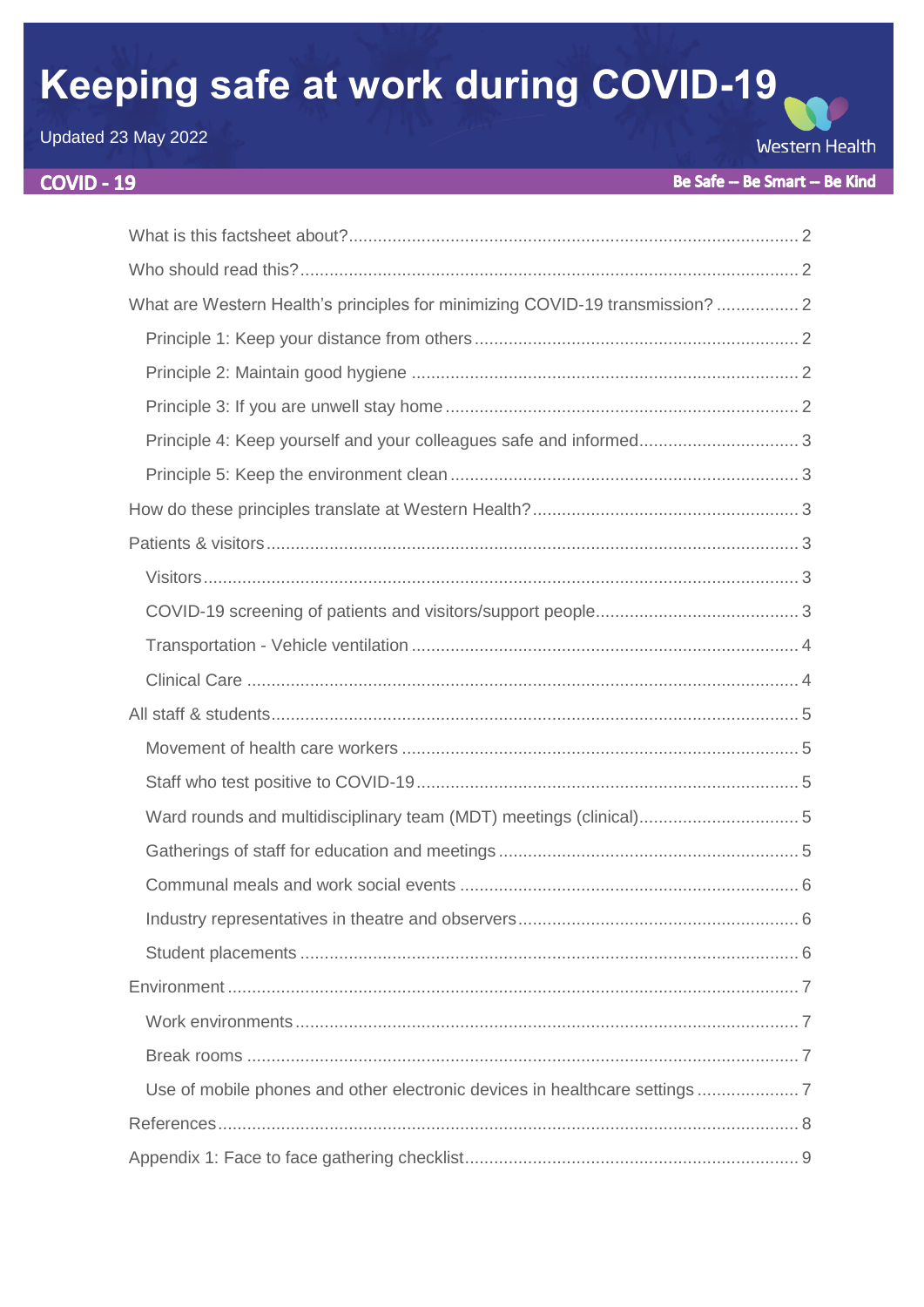Appendix 2: Environmental checklist [...............................................................................](#page-9-0) 10

## <span id="page-1-0"></span>**What is this factsheet about?**

At Western Health, the health and safety of our staff, patients, volunteers, visitors and community is our highest priority. This factsheet outlines Western Health's principles for minimizing COVID-19 transmission, and how we can translate these into everyday practice. The guidance in this factsheet will be continuously reviewed to ensure it aligns with Department of Health guidance.

## <span id="page-1-1"></span>**Who should read this?**

Western Health employees, volunteers, students, university partners and contractors.

## <span id="page-1-2"></span>**What are Western Health's principles for minimizing COVID-19 transmission?**

#### <span id="page-1-3"></span>**Principle 1: Keep your distance from others**

Keeping your distance from others includes staff, volunteers, students, visitors and patients/ consumers. Where possible:

- Keep 1.5 metres apart from others
- Avoid unnecessary contact with other people e.g. do not shake hands, hug or kiss as a greeting
- Please speak up and seek advice from the COVID-19 Response or occupational health and safety team if you feel physical distancing is not being maintained in your work area. Further information can be found at [www.worksafe.vic.gov.au.](http://www.worksafe.vic.gov.au/)

#### <span id="page-1-4"></span>**Principle 2: Maintain good hygiene**

Stay safe by maintaining good hygiene. This includes (but is not limited to):

- Regularly maintain hand hygiene in accordance with the WHO 5 moments for hand hygiene
- Cough & sneeze into a tissue and place in a rubbish bin.

#### <span id="page-1-5"></span>**Principle 3: If you are unwell stay home**

Please do not come to work if you are unwell

- If you have COVID-19 symptoms you should complete a COVID-19 test
- If you have symptoms and have returned a negative rapid antigen test please do not attend work and obtain confirmatory PCR as soon as possible.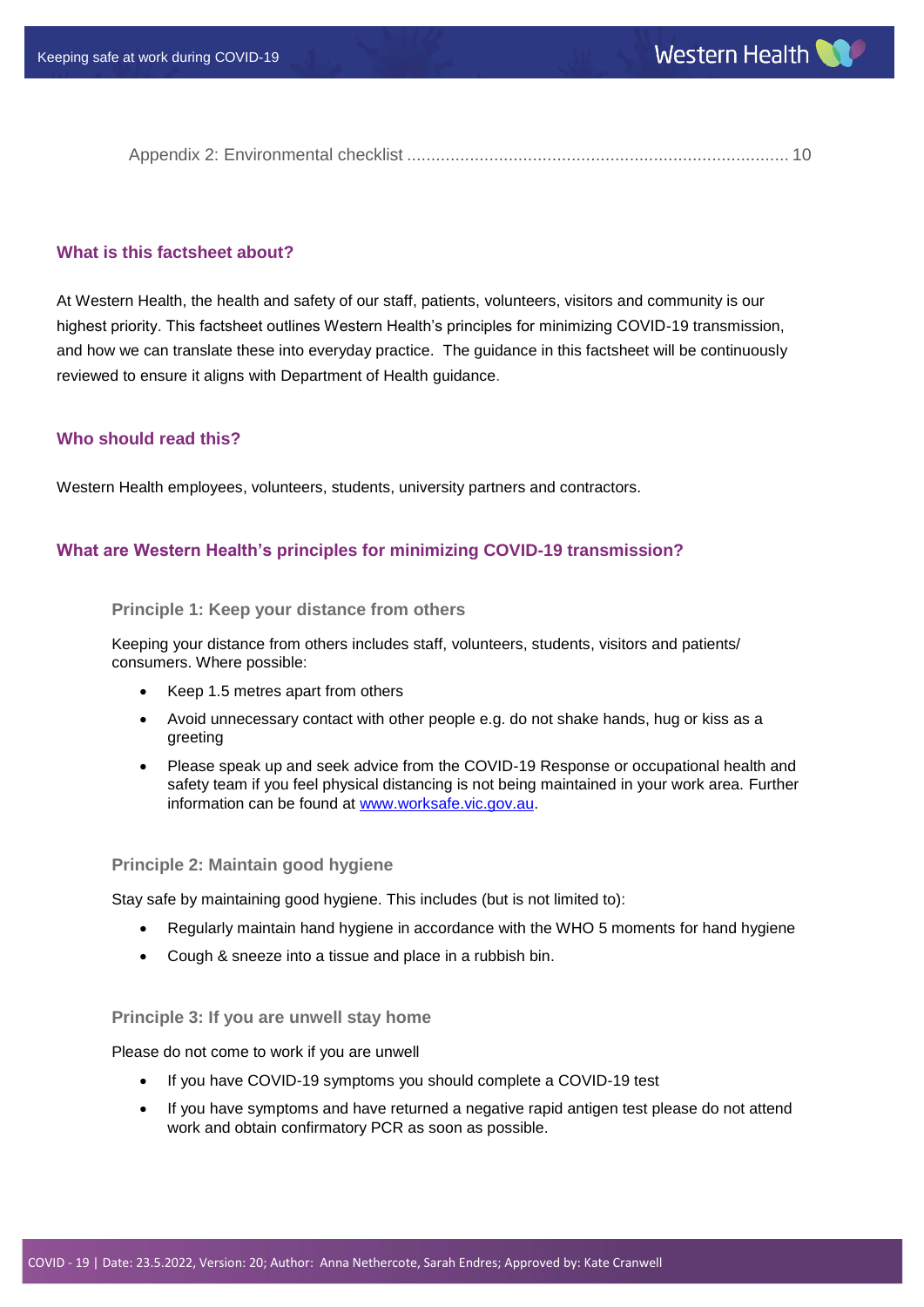If you have returned a positive rapid antigen test you must not attend work and commence isolation. However, it is also recommended that you obtain a confirmatory PCR, particularly if you do not have any symptoms.

Wherever possible, staff are encouraged to attend the Sunshine Hospital COVID Testing Clinic so that their tests can be fast-tracked as appropriate.

## <span id="page-2-0"></span>**Principle 4: Keep yourself and your colleagues safe and informed**

Keeping safe and informed is key to prevention of COVID-19 transmission,

- Keep yourself and your colleagues informed about COVID-19. For example, regularly review the QRGs and clinical guidance on the [Western Health Coronavirus Site](https://coronavirus.wh.org.au/)
- Wear personal protective equipment (PPE) which aligns with Western Health guidance
- Ensure you consider your level of risk and refer to the 'Vulnerable staff during COVID-19 pandemic' QRG and screening checklist to assess your risk. For those who meet the higher risk worker definition, redeployment may be required.

#### <span id="page-2-1"></span>**Principle 5: Keep the environment clean**

Health Support Services provide high quality cleaning services throughout Western Health. In between scheduled cleaning, we need to assist in reducing the risk of COVID-19 transmission through taking responsibility for regularly cleaning and disinfecting high touch surfaces in our work spaces e.g. phones, keyboards, door handles, light switches, bench tops.

## <span id="page-2-2"></span>**How do these principles translate at Western Health?**

This section details how Western Health's principles to reduce COVID-19 transmission can be translated in day to day operation.

## <span id="page-2-3"></span>**Patients & visitors**

#### <span id="page-2-4"></span>**Visitors**

Visitors play an important role in the health and wellbeing of patients receiving care at Western Health. Western Health has developed guidelines about how visitation may be facilitated safely during the COVID-19 pandemic. Stay up to date by referring to the 'Visitation QRG' on the [Western](https://coronavirus.wh.org.au/quick-reference-guides/)  [Health Coronavirus Site.](https://coronavirus.wh.org.au/quick-reference-guides/)

## <span id="page-2-5"></span>**COVID-19 screening of patients and visitors/support people**

- COVID-19 screening processes are in place at main entry points and outpatient clinic entry points to screen incoming visitors, outpatients and support people. Stay up to date by referring to the 'Visitation Screening QRG' on the [Western Health Coronavirus Site.](https://coronavirus.wh.org.au/quick-reference-guides/)
- In addition to entry point screening, risk assessment for face to face appointments must be carried out prior to an appointment. Refer to the 'Outpatient and Home Visit Screening Tool' on the [Western Health Coronavirus Site](https://coronavirus.wh.org.au/quick-reference-guides/) for COVID-19 screening questions.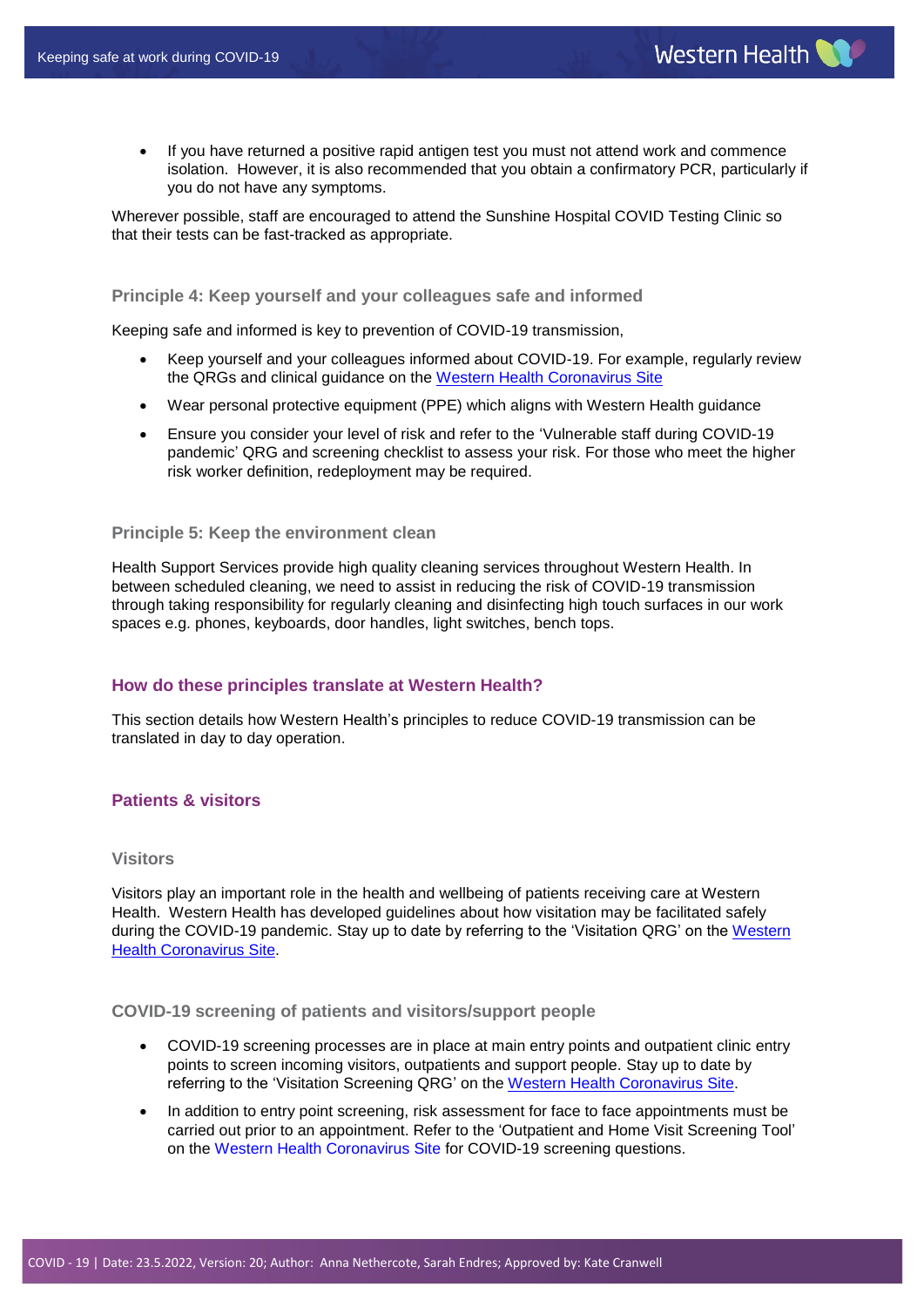#### <span id="page-3-0"></span>**Transportation - Vehicle ventilation**

If transporting a patient in a hospital vehicle, if safe, have them seated in the back seat. Vehicle airconditioning should be set to fresh air to optimise ventilation.



#### <span id="page-3-1"></span>**Clinical Care**

#### **Principle 1: Keep your distance from others**

- Where possible, face to face outpatient consultations and investigations should only occur by exception and where absolutely necessary. Exemptions apply on a case by case basis
- A risk assessment/ COVID-19 screening must be carried out prior to face to face appointments. See 'COVID-19 screening of patients and visitors/support people' section above for further information
- Telehealth is strongly recommended for consultations. However, please consider the patient's ability to participate in telehealth or telephone appointments and the nature of clinical care required.
- Maintain at least 1.5 metres between patients and staff, noting that this rule does not apply to members of the same household. Where physical distancing cannot be maintained to enable provision of clinical care, for example during procedures or physical examinations, minimise time in close proximity.
- Minimise any unnecessary additional people in the room (consultation rooms, patient rooms, procedure rooms, etc.)
- Provide consistent staffing for a patient or area to limit the number of staff who come into contact with a given patient.

#### **Principle 2: Maintain good hygiene**

 Ensure easy access to hand hygiene products and encourage patients/clients and their support person to practise hand hygiene before and after each visit.

#### **Principle 3: If unwell stay home**

- Ensure all patients/ clients and visitors are aware not to attend scheduled specialist clinic appointments or procedures if they are unwell or present with any COVID-19 risk factors (as per the Visitation QRG on the [Western Health Coronavirus Site.](https://coronavirus.wh.org.au/quick-reference-guides/) **Individuals should still attend hospitals if they are seeking emergency medical treatment**
- Review appointment letters to include any COVID-19 related restrictions e.g. do not attend if you have any COVID-19 symptoms; avoid coming to your appointment early.

#### **Principle 4: Keep yourself and your colleagues safe and informed**

- Use appropriate PPE for the care or procedure being provided, ensuring that you have completed all relevant training.
- Immediately notify your manager if you have cared for a COVID-19 suspected/confirmed patient and have **not** been wearing PPE as per Western Health guidelines.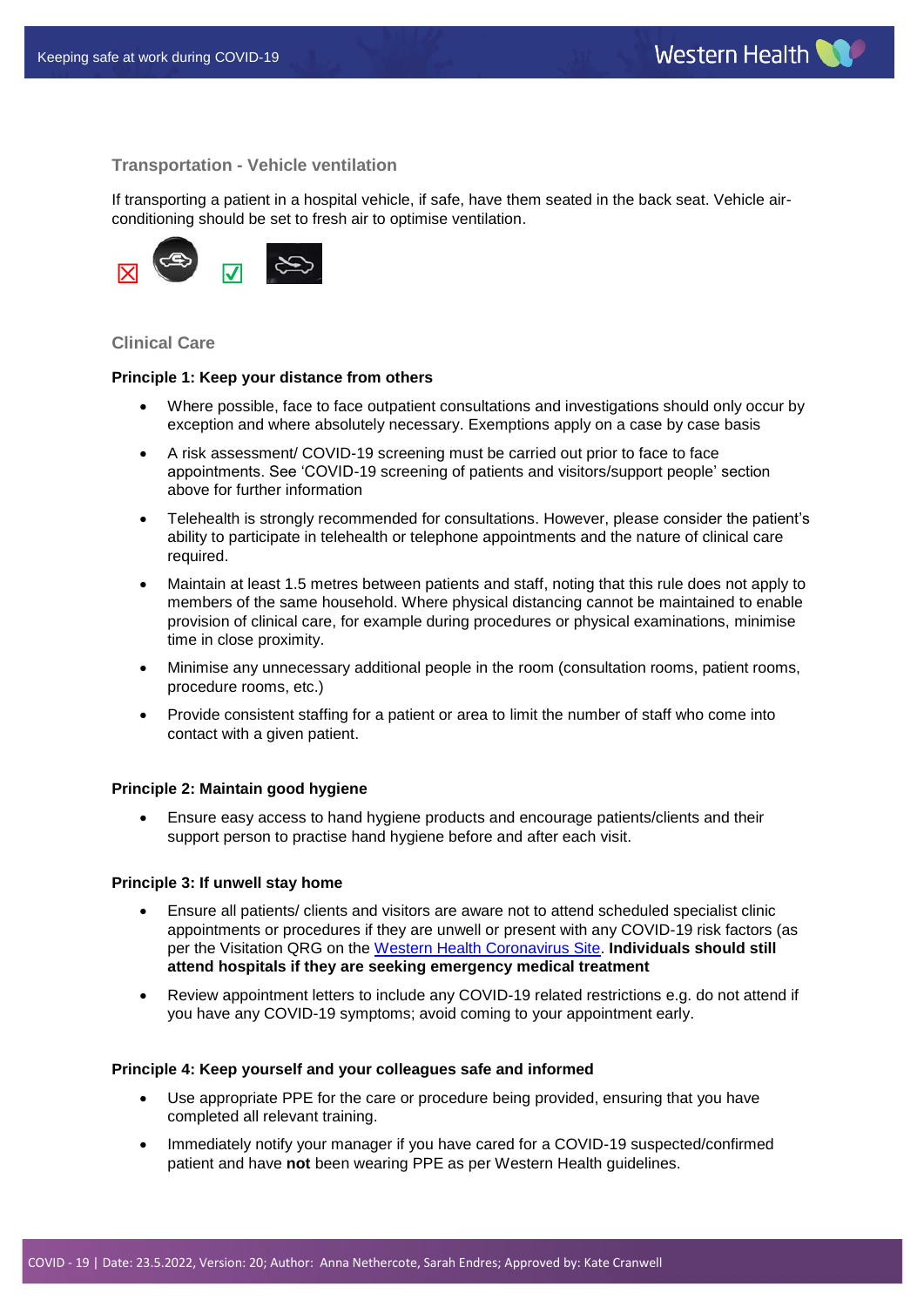• Immediately notify your manager if you have been in contact with a COVID-19 suspected/confirmed person outside of the health service setting.

## **Principle 5: Keep the environment clean**

Staff should wipe down high touch surfaces and equipment between patients/clients.

## <span id="page-4-0"></span>**All staff & students**

## <span id="page-4-1"></span>**Movement of health care workers**

For guidance relating to the movement of health care workers please refer to the QRG titled 'Health Care Worker Movement during COVID-19' available on the [Western Health Coronavirus Site.](https://coronavirus.wh.org.au/quick-reference-guides/)

## <span id="page-4-2"></span>**Staff who test positive to COVID-19**

Staff who test positive to COVID-19 must report as soon as practicable, via the following link or QR code: <https://survey.wh.org.au/redcap/surveys/?s=AFAFPP473D>



<span id="page-4-3"></span>**Ward rounds and multidisciplinary team (MDT) meetings (clinical)**

- Maintain physical distancing (1.5 metres distance) from patients/clients, family members/support people and staff.
- Reduce the number of staff who enter a patient's rooms during handover and ward rounds. Consider IT solutions (e.g. virtual ward rounds; video enabled devices at the bedside) to limit physical numbers on ward rounds.
- Consider review of pathology and radiology results in other areas to reduce congregation in clinical areas.
- Hold MDT meetings as virtual meetings, if possible, as they tend to include staff from many departments and sites. Screens can be shared to share images such as medical imaging and pathology.

## <span id="page-4-4"></span>**Gatherings of staff for education and meetings**

- Training and education should be provided via virtual, non-face-to-face methods where possible.
- Face to face mandatory training and essential skills based training can be approved via local managers where participants are from the same site and involves 20 people or less.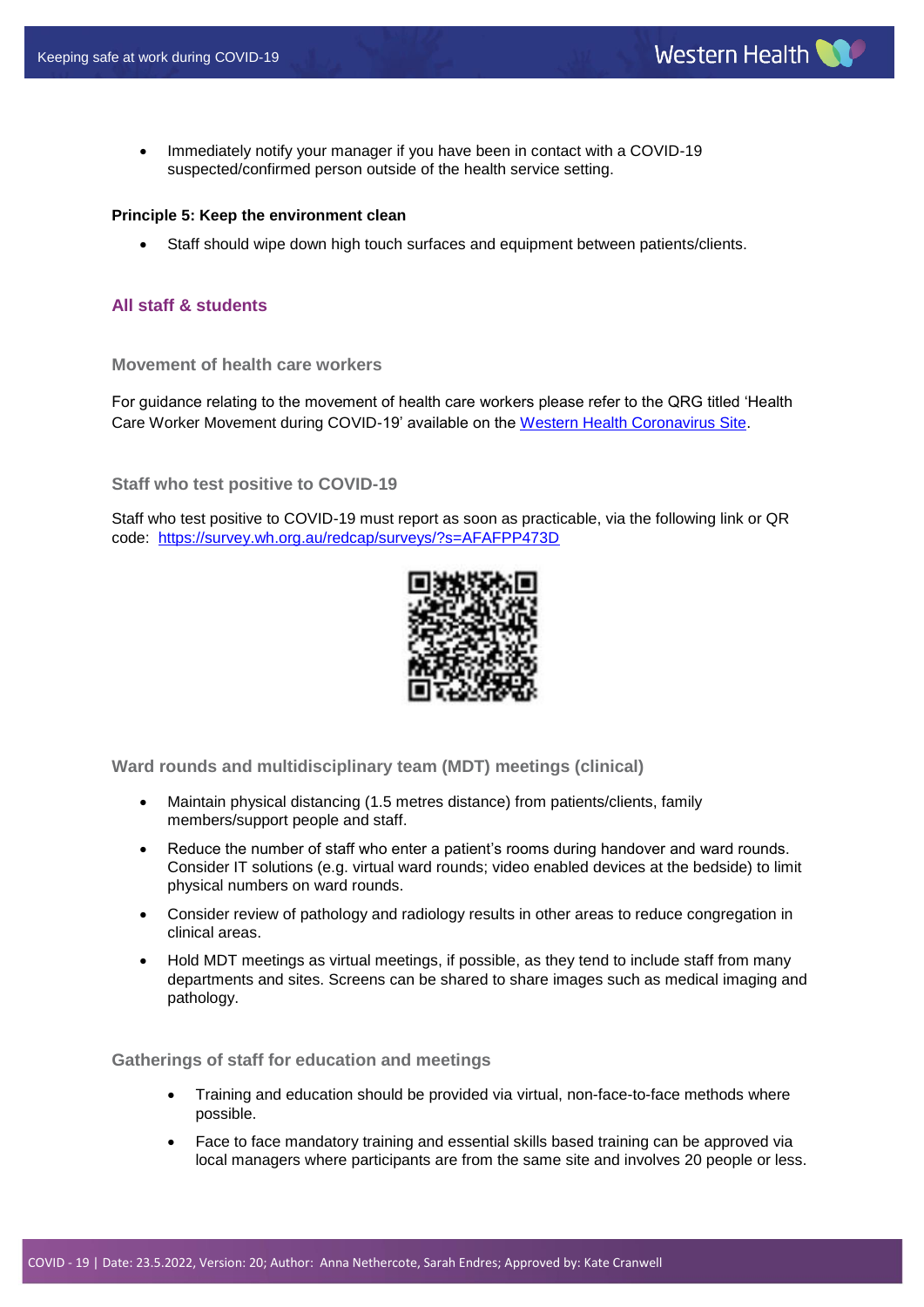- Other high value training and education that does not fit the above criteria requires further consideration and advice from COVID Response. Please refer to the 'Education, training and research QRG' on the [Western Health Coronavirus Site](https://coronavirus.wh.org.au/quick-reference-guides/) for further information.
- Meetings, interviews, performance reviews and other activities should be held via online platforms.
- High value meetings such as staff forums or team building/planning sessions may be permitted but require approval from the relevant Divisional Director, CSD or Executive Director. Masks are recommended to be worn. If food or drink are being consumed then use of Rapid Antigen Tests is strongly recommended prior to attendance.
- When planning for a face to face gathering, the COVID-19 principles minimizing COVID-19 transmission should be abided by. A checklist (Appendix 1) is available for you to use to prepare for face to face gatherings.

## <span id="page-5-0"></span>**Communal meals and work social events**

Sharing meals is not permitted. Any catering provided should be individually wrapped and portioned. No food or drink should be consumed in shared offices or clinical environments.

<span id="page-5-1"></span>Social staff gatherings or events are not permitted on Western Health sites at this time.

**Industry representatives in theatre and observers** 

- At the current time, industry representatives and observers are not permitted unless essential to the provision of patient care.
- Record contact details for all visitors to the theatre suite on a log of attendance. This will enable contact tracing if this needs to occur. A template titled 'COVID-19 Room/ Space Log Sheet' is available on the [Western Health Coronavirus Site](https://coronavirus.wh.org.au/quick-reference-guides/)
- Industry representatives and observers must complete the Visitor and Patient Attestation on entry to Western Health
- Ensure industry representatives and observers practice hand hygiene before and after each visit.

## <span id="page-5-2"></span>**Student placements**

Students make a valuable contribution to the health care sector. Continuity of student clinical placements is important to the functioning of our health system and ensuring future workforce supply. Clinical placements of health care students are permitted to continue under the current restrictions.

- Students are permitted to move between sites during their placement; however this is subject to Departmental Manager approval. It is recommended that student movement is limited wherever possible. Student coordinators are strongly encouraged to plan placement experiences that encompass as many learning opportunities within the one site.
- Students of all year levels are able to provide direct care/intervention to confirmed COVID cases, with appropriate safeguards in place.
- All students must be fit-tested for N95/P2 Personal Protective Equipment (PPE) prior to commencement of their placement and receive training in correct donning/doffing of PPE (either prior to commencement of their placement or upon orientation).
- All students must comply with the relevant COVID vaccination requirements, including the requirement for a third dose.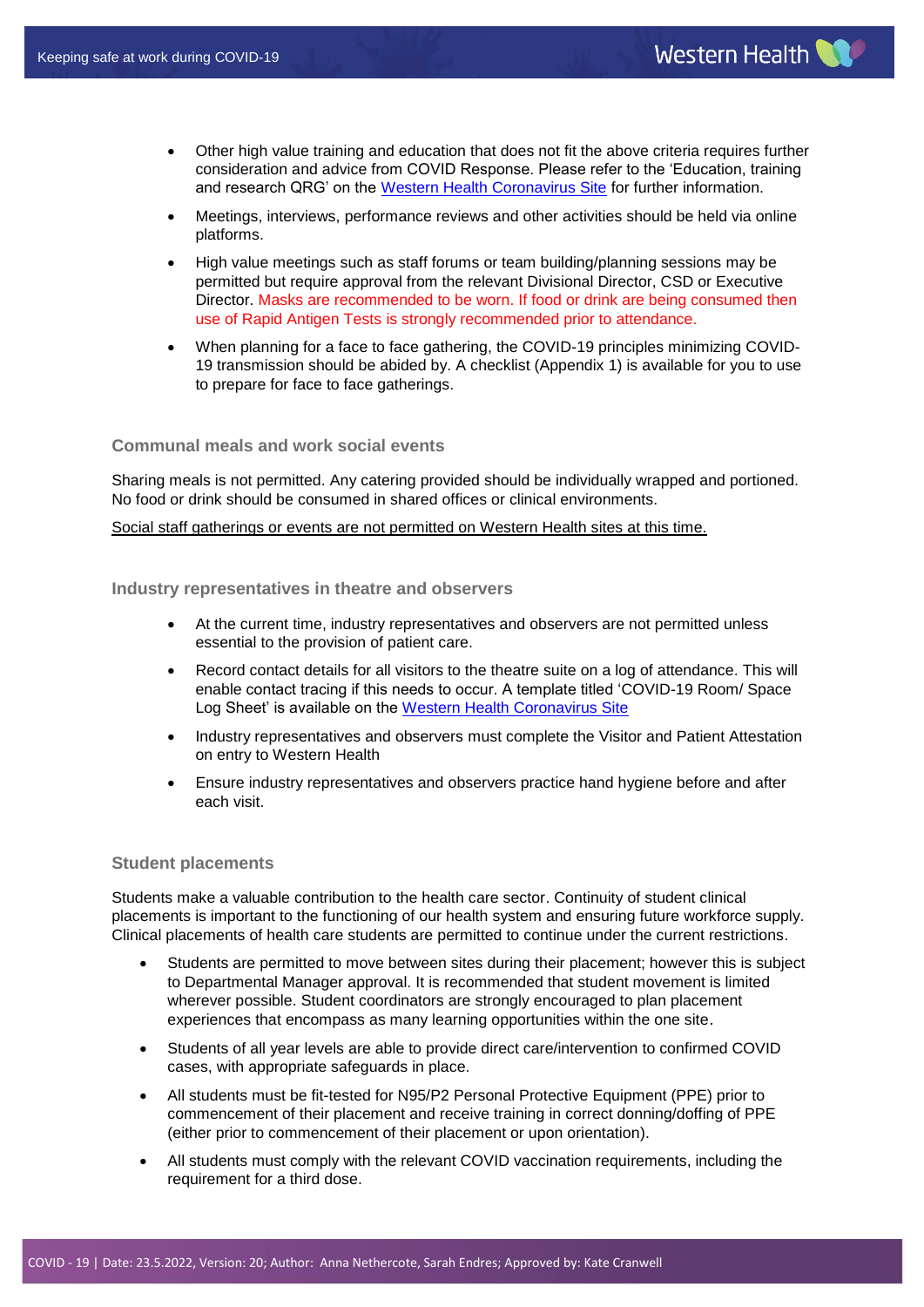Any teaching or clinical placement activities that do not require patient contact should be undertaken outside of the health setting or via an alternative method such as videoconferencing or teleconferencing where possible.

For further information, please refer to the 'Student Clinical Placements and COVID-19' QRG on the [Western Health Coronavirus Site.](https://coronavirus.wh.org.au/quick-reference-guides/)

# <span id="page-6-0"></span>**Environment**

## <span id="page-6-1"></span>**Work environments**

Each separate work environment should be assessed to determine whether it meets the Western Health principles for reducing risk of COVID-19 transmission. Examples of different work environments include office spaces, meeting rooms, libraries, computer rooms and waiting areas. A checklist (Appendix 2) is available for you to use to assess each work environment and prepare the space to be COVID-19 safe.

Fans may increase the risk of COVID-19 transmission. Ensure fans are not used, and desk fans and fan heaters should be removed.

## <span id="page-6-2"></span>**Break rooms**

For relevant guidance, please refer to the QRG titled 'Use of Break Rooms and Rest Areas' on the [Western Health Coronavirus Site.](https://coronavirus.wh.org.au/quick-reference-guides/) The COVID-19 Response team, OH&S and the Infection Prevention team can provide additional advice where required.

Staff who have returned to work following exposure as a workplace, social or household contact must wear an N95 mask and must not utilise indoor shared break areas with their mask off until 14 days following their exposure. Details of available outdoor break areas across Western Health are listed in the 'Use of Break Rooms and Rest Areas' QRG.

An exception to this restriction is Night Shift staff. Managers of Night Shift staff who have had a COVID-19 exposure are encouraged to utilise a rostering system for available break areas to enable these staff to use an indoor break area on their own. It is recommended that when using break areas, staff remove their masks only for the period of time they are eating and drinking.

#### <span id="page-6-3"></span>**Use of mobile phones and other electronic devices in healthcare settings**

Mobile phones and other electronic devices such as laptops, touch-screens, remote controls, mouse and keyboards are potential vectors for contamination and transmission of virus:

- These devices should not be taken into clinical areas unless absolutely necessary.
- Ensure mobile phones and other electronic devices are cleaned and disinfected regularly (particularly after use in COVID-19 suspected/ positive areas) following the manufacturer's instructions. If no manufacture guidance is available, consider the use of detergent/ disinfectant wipes or alcohol-base wipes containing at least 70% alcohol. Further information, including cleaning of screens is available at [https://www.dhhs.vic.gov.au/preventing-infection](https://www.dhhs.vic.gov.au/preventing-infection-workplace-covid-19#how-to-clean-and-disinfect-after-a-coronavirus-covid-19-case-in-the-workplace)[workplace-covid-19#how-to-clean-and-disinfect-after-a-coronavirus-covid-19-case-in-the](https://www.dhhs.vic.gov.au/preventing-infection-workplace-covid-19#how-to-clean-and-disinfect-after-a-coronavirus-covid-19-case-in-the-workplace)[workplace](https://www.dhhs.vic.gov.au/preventing-infection-workplace-covid-19#how-to-clean-and-disinfect-after-a-coronavirus-covid-19-case-in-the-workplace)
- Ensure hand hygiene is performed before and after using mobile phone and other electronic devices
- Do not use or answer mobile phones when you are wearing personal protective equipment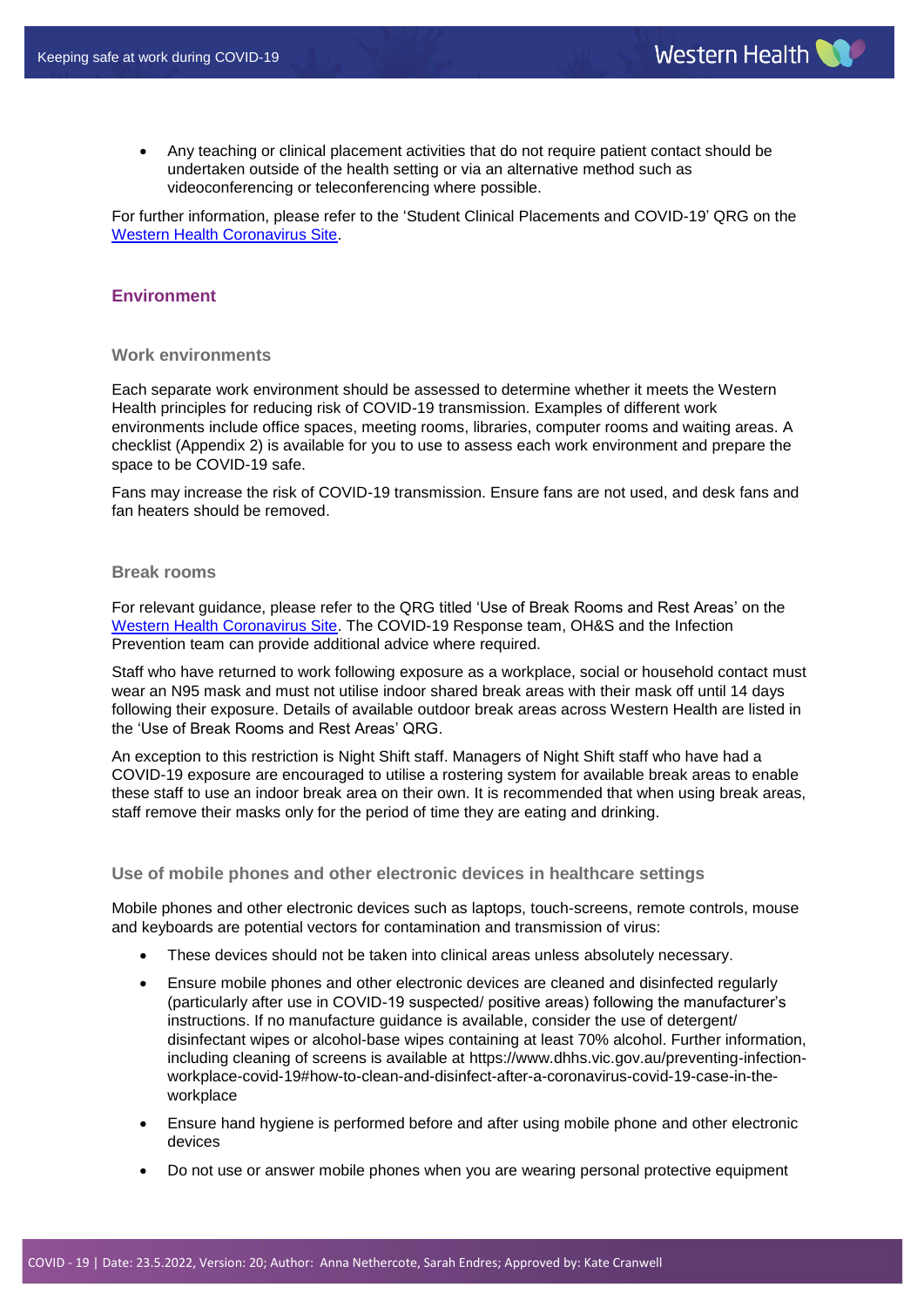Avoid sharing mobile phones, headphones or ear pods of any kind.

#### <span id="page-7-0"></span>**References**

This guidance document is based on the following resources:

Department of Health. (2022). *Student clinical placements – COVID-19 guidance* (13 January 2022) Retrieved from: <https://www.health.vic.gov.au/student-clinical-placements-covid-19-guidance-doc>

Department of Health. (2022). *Guidance for the Pandemic (Workplace) Order 2022 (No. 6)*. Retrieved from: [Pandemic Order Register | health.vic.gov.au](https://www.health.vic.gov.au/covid-19/pandemic-order-register)

Department of Health and Human Services (2021) COVID Response Guidance (26 February 2021)

Department of Health. (2022). *Movement of healthcare workers during the COVID-19 pandemic (13 January 2022).* Retrieved from:

[https://www.google.com/url?sa=t&rct=j&q=&esrc=s&source=web&cd=&ved=2ahUKEwiYn72P78XyAh](https://www.google.com/url?sa=t&rct=j&q=&esrc=s&source=web&cd=&ved=2ahUKEwiYn72P78XyAhWhIbcAHRimA6kQFnoECAQQAQ&url=https%3A%2F%2Fwww.dhhs.vic.gov.au%2Fguidance-movement-workers-during-covid-19-doc&usg=AOvVaw06zry7Q5sX6rKE8_mtrNSZ) [WhIbcAHRimA6kQFnoECAQQAQ&url=https%3A%2F%2Fwww.dhhs.vic.gov.au%2Fguidance](https://www.google.com/url?sa=t&rct=j&q=&esrc=s&source=web&cd=&ved=2ahUKEwiYn72P78XyAhWhIbcAHRimA6kQFnoECAQQAQ&url=https%3A%2F%2Fwww.dhhs.vic.gov.au%2Fguidance-movement-workers-during-covid-19-doc&usg=AOvVaw06zry7Q5sX6rKE8_mtrNSZ)[movement-workers-during-covid-19-doc&usg=AOvVaw06zry7Q5sX6rKE8\\_mtrNSZ](https://www.google.com/url?sa=t&rct=j&q=&esrc=s&source=web&cd=&ved=2ahUKEwiYn72P78XyAhWhIbcAHRimA6kQFnoECAQQAQ&url=https%3A%2F%2Fwww.dhhs.vic.gov.au%2Fguidance-movement-workers-during-covid-19-doc&usg=AOvVaw06zry7Q5sX6rKE8_mtrNSZ)

Department of Health. (2022). *Physical distancing in health services (2 November 2020).* Retrieved from: <https://www.dhhs.vic.gov.au/covid-19-guidance-physical-distancing-health-services>

Department of Health. (2022). *COVID-19 Infection prevention and control guidelines (10 January 2022).* Retrieved from: [https://www.dhhs.vic.gov.au/coronavirus-covid-19-infection-prevention-and](https://www.dhhs.vic.gov.au/coronavirus-covid-19-infection-prevention-and-control-guidelines)[control-guidelines](https://www.dhhs.vic.gov.au/coronavirus-covid-19-infection-prevention-and-control-guidelines)

Department of Health. (2022). *COVID-19 Best practice approaches for safe staff amenities for health services (23 February 2022).* Retrieved from[: https://www.dhhs.vic.gov.au/covid-19-best-practice](https://www.dhhs.vic.gov.au/covid-19-best-practice-approaches-for-safe-staff-amenities-for-health-services-doc)[approaches-for-safe-staff-amenities-for-health-services-doc](https://www.dhhs.vic.gov.au/covid-19-best-practice-approaches-for-safe-staff-amenities-for-health-services-doc) 

Department of Health. (2022). *Communicating with frontline staff in health services – Coronavirus (COVID-19) guidance (21 December 2020)*. Retrieved from: <https://www.dhhs.vic.gov.au/communicating-with-frontline-staff-in-health-services-covid-19-doc>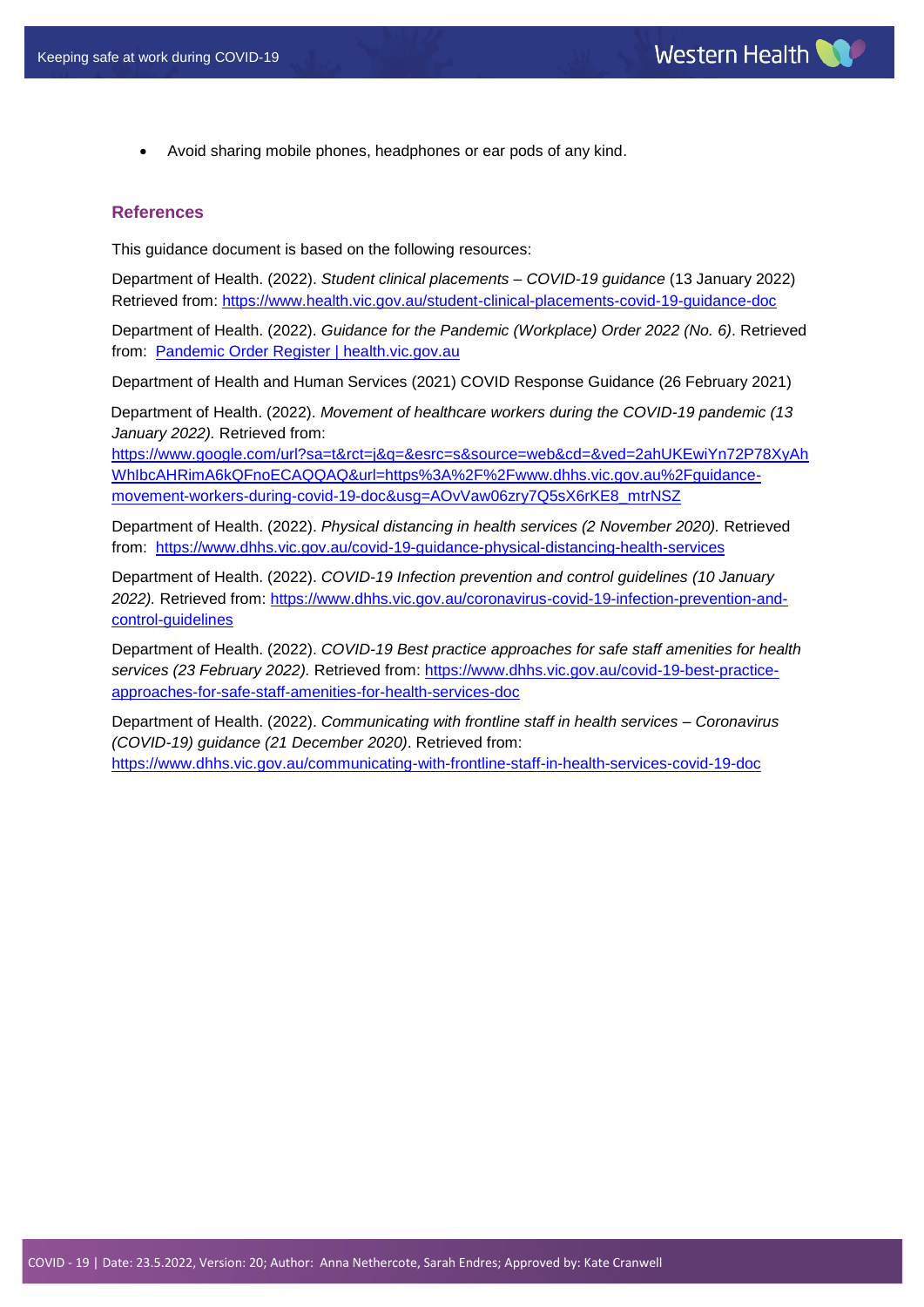# **Keeping safe at work during COVID-19**

Updated 23 May 2022

# **COVID - 19**

**Western Health** 

## <span id="page-8-0"></span>**Appendix 1: Face to face gathering checklist**

Please complete this checklist for each face to face gathering. Resources such as posters and signage can be found [here.](https://coronavirus.wh.org.au/important-resources-links/western-health-resources/) Please ensure posters and signage are printed in colour and laminated if placed in clinical areas.

| Actions                                                                                                                                                                                                                                                                                                                                                                                                        | Check when |
|----------------------------------------------------------------------------------------------------------------------------------------------------------------------------------------------------------------------------------------------------------------------------------------------------------------------------------------------------------------------------------------------------------------|------------|
|                                                                                                                                                                                                                                                                                                                                                                                                                | completed  |
| Principle 1: Keep your distance from others                                                                                                                                                                                                                                                                                                                                                                    |            |
| Ensure the number of people attending your face to face gathering allows for 1.5m<br>physical distancing to be maintained                                                                                                                                                                                                                                                                                      |            |
| Position chairs 1.5 metres apart                                                                                                                                                                                                                                                                                                                                                                               |            |
| Abide by table signage which indicates how many staff may sit at each table                                                                                                                                                                                                                                                                                                                                    |            |
| Ensure attendees scan the room QR code to record their attendance. If no room QR<br>code is available prepare a log sheet. Attendee names, mobile numbers & start and<br>finish time attended should be recorded. A log sheet template titled 'COVID-19<br>Room/ Space Log Sheet' is available on the Western Health Coronavirus Site.<br>Completed log sheets should be stored by the facilitator for 6 weeks |            |
| Principle 2: Maintain good hygiene                                                                                                                                                                                                                                                                                                                                                                             |            |
| Ensure alcohol-based hand rub is available for staff to complete hand hygiene<br>(before, and after the session, and during the session as required)                                                                                                                                                                                                                                                           |            |
| Principle 5: Keep the environment clean                                                                                                                                                                                                                                                                                                                                                                        |            |
| Ensure Clinell wipes are available for staff to clean shared surfaces                                                                                                                                                                                                                                                                                                                                          |            |
| Prior to and after the gathering, clean and disinfect high touch surfaces with Clinell<br>wipes or equivalent cleaning products e.g. chair arms, door handles, light switches,<br>bench tops, kitchen appliances                                                                                                                                                                                               |            |
| Discourage consumption of food in the space. Ensure any catering is individually<br>wrapped and portioned.                                                                                                                                                                                                                                                                                                     |            |